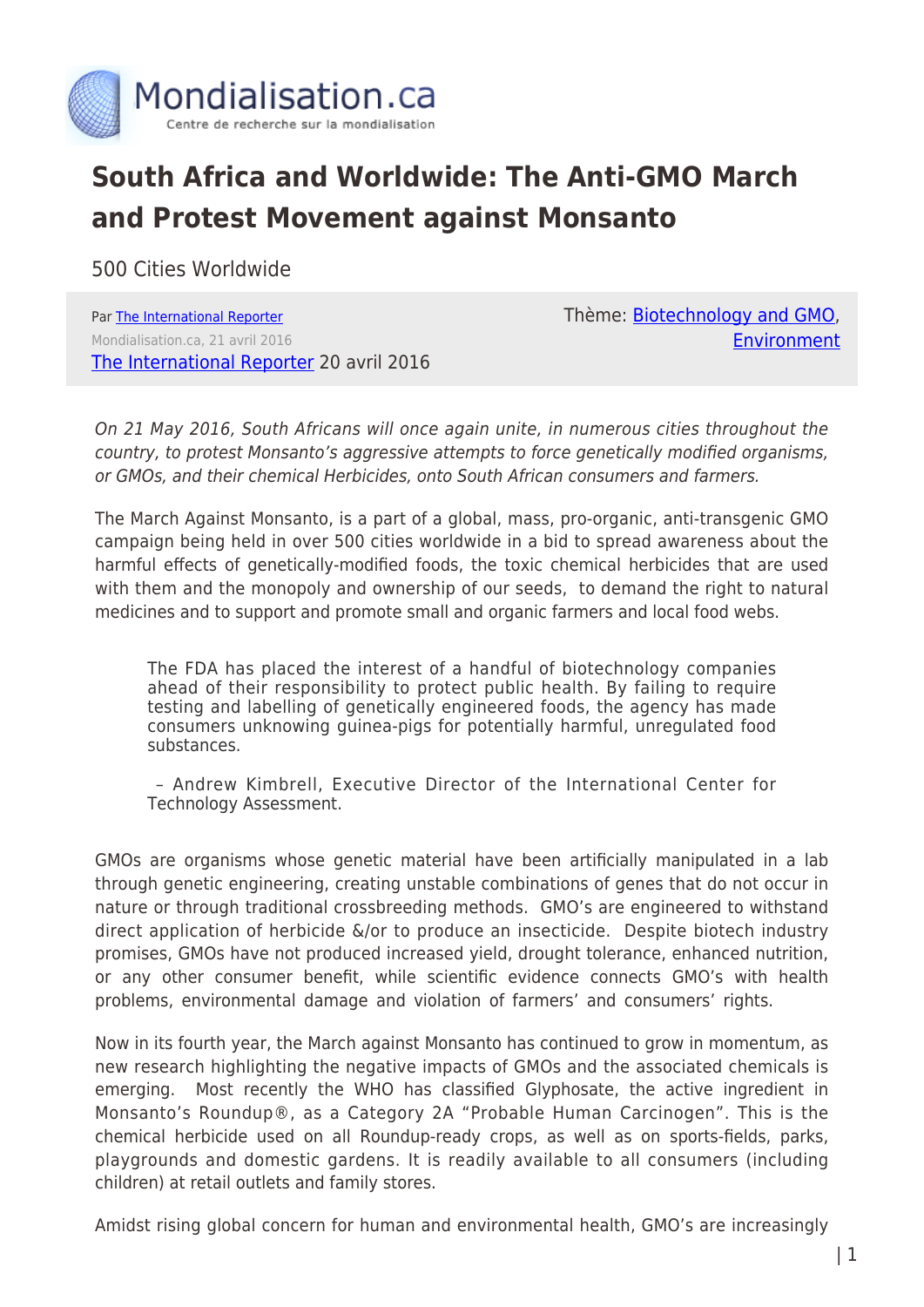being banned in many countries, including Russia and China. South Africa remains the ONLY country with a whole GM crop as its the staple diet. There is poison in our pap

## Why Monsanto

U.S. Agrochemical giant, Monsanto is the world's largest agricultural seed company, owning a massive share of the global seed market. Monsanto operates in 80 countries, including 9 African countries.

In South Africa, Monsanto controls the majority of the maize seed market and dominates the GM maize market. There is only one GM maize variety that does not contain a Monsanto owned trait. Every GM variety sold is either directly by or under license from, Monsanto.

86% of maize hectares, 100% of cotton and 92% of soybean hectares are planted to GM crops.

Furthermore, Monsanto controls 60% of that glyphosate market in South Africa. Its highly toxic herbicide – Roundup® – is used extensively on our food crops and is imposed on farmers who forfeit any right to compensation, in the event of crop failure, if not using Monsanto's Roundup® brand of glyphosate.

In recent Nation Wide protests communities, concerned citizens and environmental activists questioned the selling of Roundup in family stores, without sufficient warning labels or age restrictions, calling for its removal from the shelves.

South Africa is a country where one in four people go hungry, even though the country as a whole is food secure. We find it unacceptable that our government supports a corporatist, profiteering model of food production, spearheaded by Monsanto's patented GMO seeds, that lends itself solely to large-scale industrialized farming.

Various organizations supporting the March against Monsanto have the following to say

Sonia Mountford from EATegrity states

We must reverse to progress.

Is meddling with the genetic make-up of our food the answer? Before you say we have been modifying our food sources for decades, let me say yes we have and that is why we have an increase in food intolerances and chronic health issues caused by the way food is produced. For example, 50 years or so ago, wheat contained only five percent gluten, today it has risen to up to 50 percent gluten content. It's only been since World War II, that wartime chemicals and technologies have found new uses in agriculture.

Traditional and Natural Health Alliance

The Traditional & Natural Health Alliance supports the March Against Monsanto Campaign and invites all it's supporters in the form of natural health product manufacturers, retailers, practitioners and consumers to say No to GMO and toxic agro-chemicals.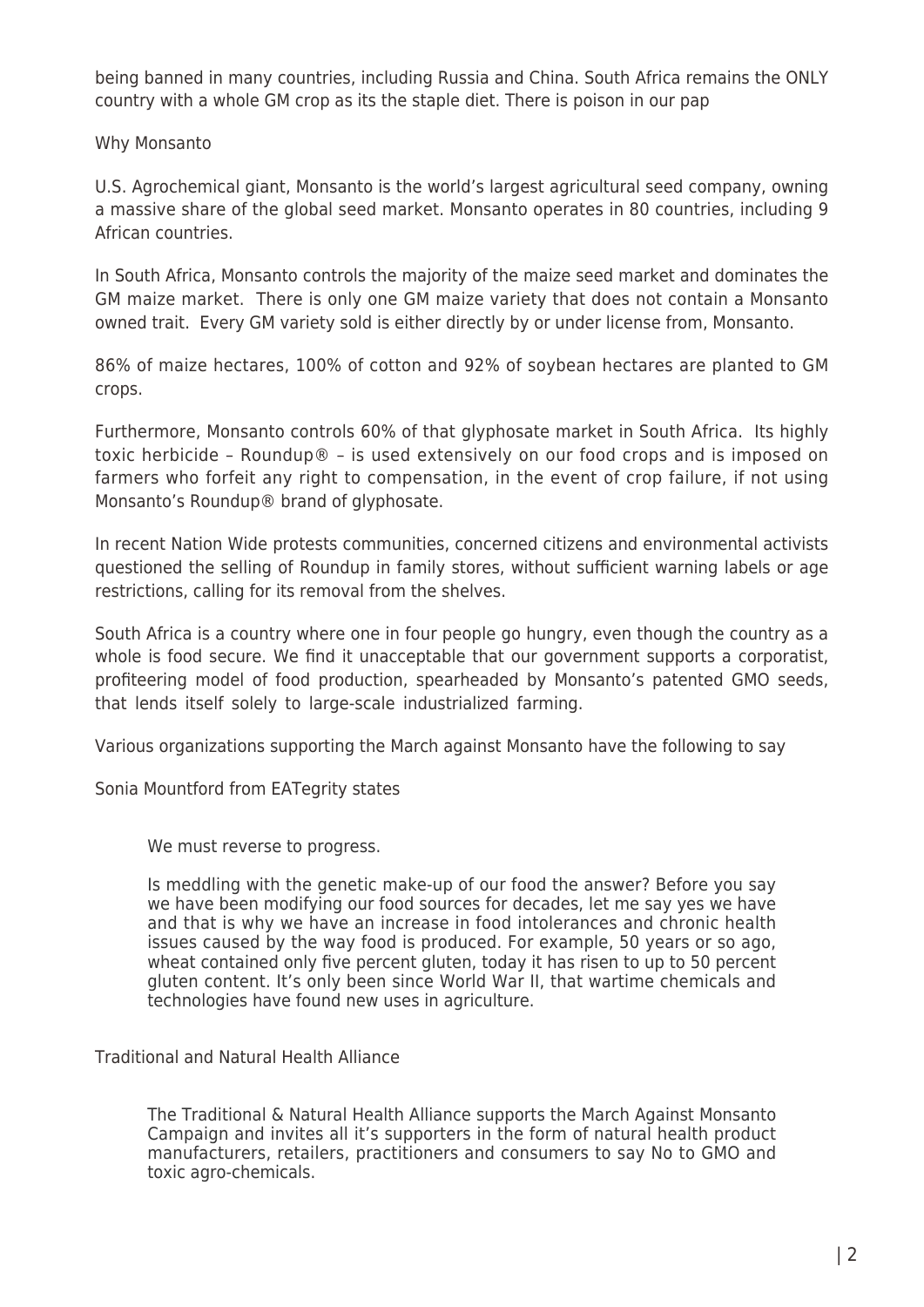It is very encouraging to see people taking a stand against Monsanto and demanding a just, nutritious and democratic food system.

Transkei Animal Welfare Initiative (TAWI):

The damage being done to animals, wildlife and ecosystems by chemical herbicides and pesticides is devastating. TAWI fully supports this campaign and it's work towards a glyphosate free South Africa.

Our Demands

We demand an end to the food fascism in this country, where people are being force-fed genetically modified foods without their knowledge or consent.

We demand a food system that is just and equitable, which makes food accessible to all people.

We demand an inclusive farming system that recognizes indigenous and local knowledge, as well as age old traditions of seed-saving and sharing.

We demand the democratization of our food systems.

We demand training and support for farmers who are practicing agro-ecological farming.

We demand the right traditional and natural medicines, free from patents.

We demand that the toxic pesticide, Glyphosate be removed from our food crops, in the form of dissication and in conjunction with GM crops

We demand that the herbicide Roundup (and other formulations containing the active ingredient glyphosate), be regulated in family stores , properly labeled (to stipulate the dangers), age restricted and a license required to use it

We demand that the South African government stops ignoring and enforces the SA labelling law for foods containing over 5% GMOs

We demand that the South African Police Service, based on the precautionary principle, suspend the aerial spraying of Glyphosate based herbicides, as a method of law enforcement in the former Transkei

This year protests will take place in the Durban, Johannesburg, Cape Town, Pilgrims Rest, Port Elizabeth, Malmsebury, Port St Johns, Nelspruit, East London, Bloemfontein on the 21st of May.

Living Seeds, Heirloom organic Seed company, has kindly sponsored FREE organic seeds to the participants of the March, to promote home gardens and the importance of protecting and cherishing our seed varieties.

Contact: Zakiyya Ismail – 083 2737304 – [zerebral@gmail.com](mailto:zerebral@gmail.com)